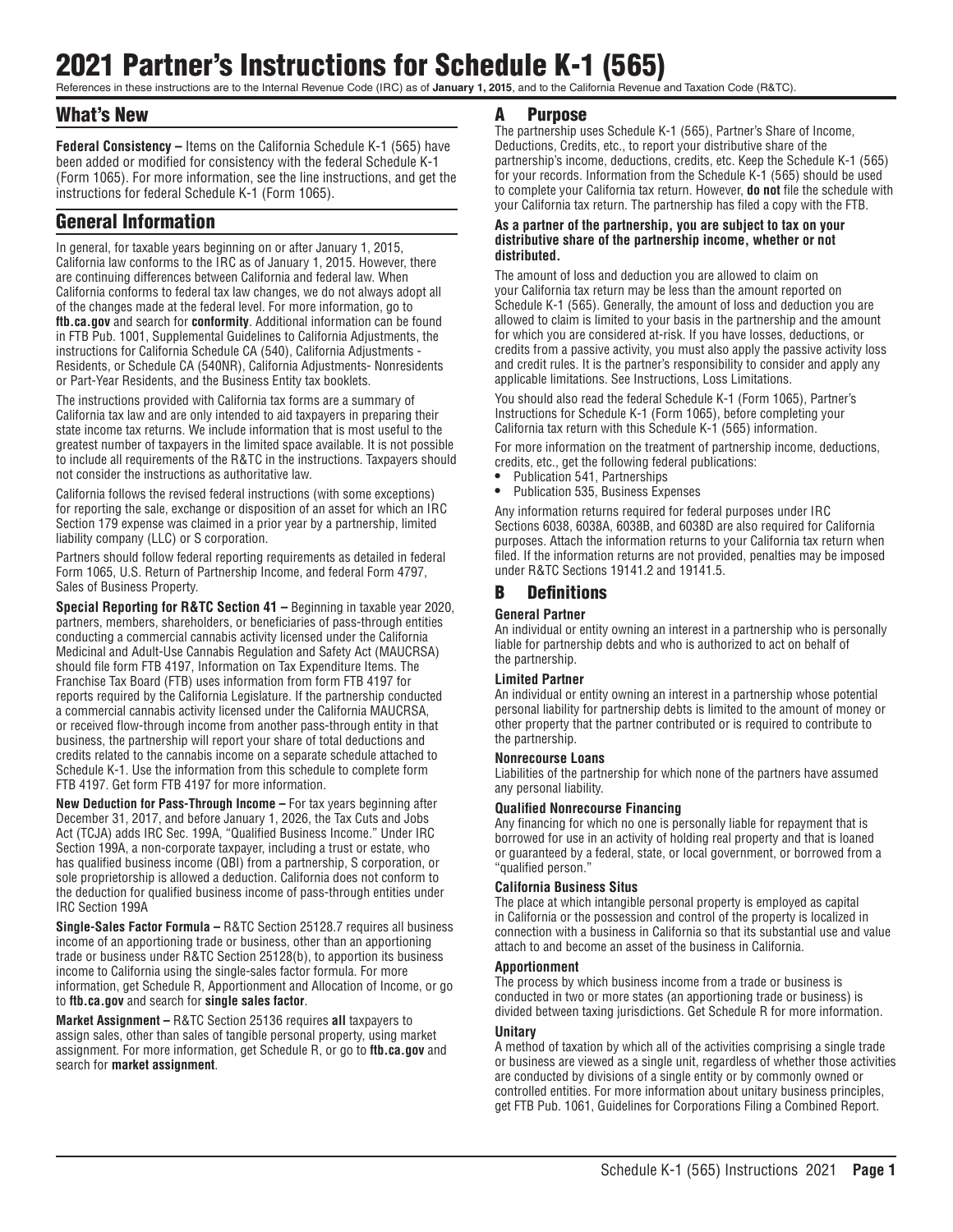### **Election**

The choice of a particular accounting method for tax reporting purposes. Generally, the partnership decides how to compute taxable income from its operations. For example, it chooses the accounting method and depreciation methods it will use.

However, certain elections are made separately on your California tax return and not by the partnership. This election is made under IRC Section 617 (deduction and recapture of certain mining exploration expenditures, paid or incurred).

### **Additional Definitions**

For definitions of a partnership, general partnership, limited partnership, limited liability partnership, etc., see the instructions for Form 565, Partnership Return of Income, or the instructions for federal Form 1065.

# C Reporting Information from Columns (d) and (e)

If the partnership derives income from activities conducted both within and outside California, the partnership is an apportioning partnership. All partnerships (apportioning and nonapportioning) should complete columns (c) and (d). Apportioning partnerships must also complete column (e). The apportioning partnership will determine which items of income constitute business or nonbusiness income and will use Schedule R to determine the partnership income from California sources. The partnership's business income apportioned to California are entered in column (e). Partnership nonbusiness income from real and tangible property will also be entered in column (e). Nonbusiness intangibles are sourced or allocated at the partner level and must be entered on Table 1 instead. For more information see General Information D, Nonbusiness Income, and General Information E, Unitary Partners. Resident partners will use only the information in column (c) and column (d) to report their share of the partnership's income or loss.

Nonresident, corporate, and other entity partners must report their distributive share of income, loss or credits apportioned or allocated to California as indicated on Schedule K-1 (565), column (e). Special rules apply if a partner and the partnership engage in a unitary business. See Cal. Code Regs., tit. 18 sections 17951-4 and 25137-1 for more information. Also see General Information E, Unitary Partners.

Residents, part-year residents, and some nonresidents may qualify for a credit for taxes paid to other states on income that is apportioned or allocated to a state other than California. For more information, get California Schedule S, Other State Tax Credit.

Nonapportioning partnerships do not need to fill out column (e) on Schedule K-1 (565) if the partner is a resident and the "Yes" box is checked on Question I. However, the final determination of residency is made at the partner level. If the partnership is uncertain as to the residency status of the partner, it should fill out column (e) for that partner.

#### **Inconsistent Treatment of Items**

Generally, partners must report tax items shown on their Schedule K-1s and any attached schedules, the same way the partnership treated the items on its tax return. If the treatment on a partner's original or amended tax return is inconsistent with the partnership's treatment, or if the partnership has not filed a tax return, the partner must attach a statement with its original or amended tax return to identify and explain any inconsistency or to note that a partnership tax return has not been filed. If a partner is required to attach this statement but fails to do so, the partner may be subject to an accuracy related penalty.

# D Nonbusiness Income

The determination of whether partnership income is business income or nonbusiness income is made at the partnership level. Nonbusiness income from real or tangible personal property located in California, such as rents, royalties, gains, or losses is California source income (Cal. Code Regs., tit. 18 section 17951-3 and R&TC Sections 23040, 25124 and 25125). This information should be included on the appropriate line of column (e), as well as in Table 2, Part B, if the partnership believes it is unitary with the partner or if the partnership is uncertain whether it is unitary with the partner. Non-unitary partners should ignore the information in Table 2 and use column (e).

If the partnership has income from nonbusiness intangibles, the source of that nonbusiness intangible income will be determined at the partner level. In most cases, income from nonbusiness intangible property is sourced at the residence or commercial domicile of the partner. If the partner is

an individual, estate, trust, or pass-through entity owned by an individual, income from nonbusiness intangibles will have a California source if the intangible has acquired a California business situs. For example, a nonresident pledges stocks, bonds, or other intangible personal property in California. This pledge is security for the payment of debt, taxes, or other liabilities incurred for a business in the state. The pledged property will acquire a business situs in California. Another example is a nonresident who maintains an office and bank account in California for the business activities in this state. The bank account will acquire a business situs in California. See Cal. Code Regs., tit. 18 section 17951-2 and R&TC Section 17952. If the intangible income is determined to have a business situs by the partnership, the intangible income will be included in column (e).

If the partner is a corporation or another business entity owned by a corporation, Cal. Code Regs., tit. 18 section 25137-1 requires that nonbusiness income from intangibles be allocated in accordance with the rules of R&TC Sections 25125 to 25127.

Because the source of intangible nonbusiness income is dependent upon the status of the individual partner, that income is not included in column (e) and is entered only in Table 1. The partner must determine the source of such income by applying the rules described above.

# E Unitary Partners

The following rules apply to corporations, individuals and other entities that conduct a trade or business that is unitary with the partnership's trade or business (see Cal. Code Regs., tit. 18 section 17951-4, incorporating the provisions of R&TC Section 25137 and regulations thereunder).

Unitary partners cannot use the California source information reflected in column (e). Such partners must use the information in Table 1 and Table 2 as described in the following instructions, and in the Line Instructions.

The partner's distributive share of partnership items is determined by applying the partnership rules in R&TC Sections 17851 through 17858. The determination of the portion of the distributive share of business and nonbusiness income that has its source in California or, that is includible in the partner's business income subject to apportionment is made in accordance with Cal. Code Regs., tit. 18 section 25137-1 if the partner, or the partnership, or both, have income from sources within and outside this state. The partner, in computing net income for its tax accounting period, must include its distributive share of partnership items referred to in this section for any partnership taxable year ending within or with the partner's tax accounting period.

### Distributive Items of Business Income **Apportionment of Business Income – Unitary Business**

If the partnership's activities and the partner's activities constitute a unitary business under established standards (other than ownership requirements), the combined business income of this single trade or business apportioned to California is determined by combining the partner's distributive share of the partnership's apportionment factors with the factors of the partner for any partnership year ending within the partner's tax accounting period. Combined business income is then apportioned by the sales factor. Use of a 3-factor formula depends upon whether combined gross business receipts (partner's share of the partnership's gross business receipts plus the partner's own gross business receipts) are more than 50% from agricultural, extractive, banking, or savings and loans and other financial business activities. For more information, get Schedule R.

If you are a partner that is unitary with the partnership, use Table 2 to compute your factors, applying the rules shown below (see Cal. Code Regs., tit. 18 sections 25129 to 25137 for examples). Partners that are unitary with the partnership should perform the following steps:

- 1. Combine your distributive share of the partnership's business income with your own business income to determine total business income.
- 2. If using the single-sales factor formula, compute the sales factor by combining your share of the partnership's sales factor from Table 2, Part C, with your own sales factor as explained in these instructions. If using the 3-factor formula, compute property, payroll, and sales factors by combining your share of the partnership's factors from Table 2, Part C, with your own factors as explained in these instructions.
- 3. Apply the apportionment factor determined in Step 2 to the total business income determined in Step 1 to arrive at business income apportioned to this state.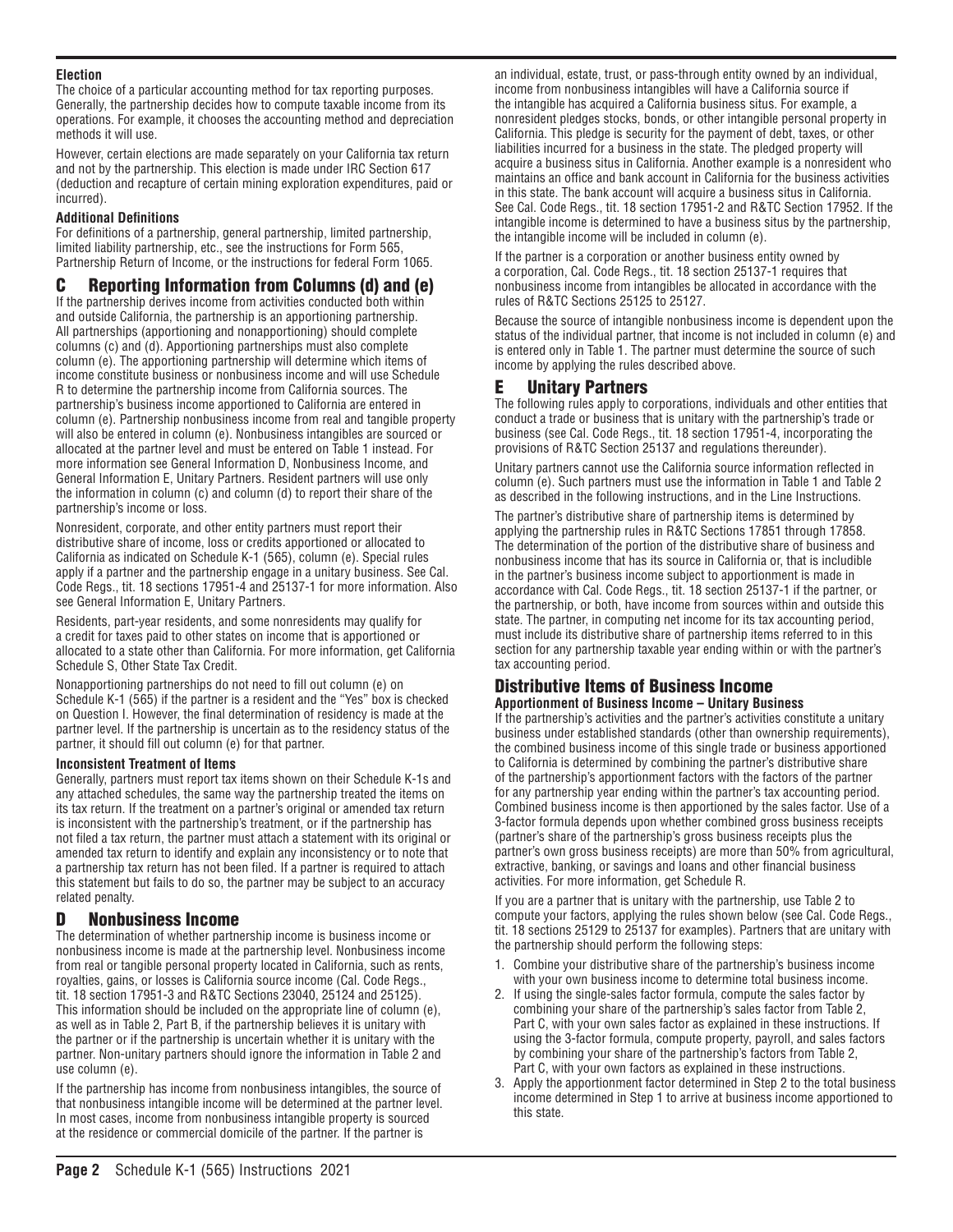#### **Unitary Partner's Computation of the Sales Factor**

Compute the numerator and denominator of the sales factor in accordance with Cal. Code Regs., tit. 18 sections 25134 to 25136. Apply the following special rules:

- A. Include in the denominator of the sales factor your distributive share of the partnership's sales that give rise to business income. See Table 2, Part C.
- B. Include in the numerator of your sales factor the amount of such sales described in part A (above) attributable to California.
- C. Eliminate intercompany sales as one of the following:
	- **•** Sales by the partner to the partnership to the extent of the partner's interest in the partnership.
	- **•** Sales by the partnership to the partner not to exceed the partner's interest in all partnership sales. See Cal. Code Regs., tit. 18 section 25137-1(f)(3).

#### **Unitary Partner's Computation of Property Factor**

Use Schedule R to compute the numerator and the denominator of the property factor. Adjust factors in accordance with Cal. Code Regs., tit. 18 sections 25129, 25130, and 25131. Also apply the following special rules:

- A. Include in the denominator of your property factor your distributive share of the partnership's beginning and ending balances of real and tangible personal property owned (if rented, multiply net annual rents paid, by 8) and used during the tax accounting period in the regular course of business. See Table 2, Part C.
- B. Include in the numerator of your property factor the value of such property that is described in part A (above) that is located in California. See Table 2, Part C.
- C. See Cal. Code Regs., tit. 18 section 25137-1(f)(1)(B) for examples of how to avoid duplication of the value of property that is rented by the partner to the partnership or vice versa.

#### **Unitary Partner's Computation of Payroll Factor**

Use Schedule R to compute the numerator and the denominator of the payroll factor in accordance with Cal. Code Regs., tit. 18 sections 25132 and 25133. Apply the following special rules:

- A. Include in the denominator of your payroll factor your distributive share of the partnership's payroll used to produce business income. See Table 2, Part C.
- B. Include in the numerator any such payroll described in part A (above) that is applicable to California. See Table 2, Part C.

#### **Apportionment of Business Income – Nonunitary Business**

If the apportioning trade or business conducted by a partner is not unitary with the apportioning trade or business of the partnership, the partnership apportions its business income separately, using Schedules R, R-1, R-2, R-3, and R-4 only. The different items of business income as apportioned to CA are entered in column (e).

### Distributive Items of Nonbusiness Income for a Unitary Partner

Income in Table 2, Part B, is from a California source under R&TC Sections 25124 and 25125. Unitary partners must make certain to separately include such items from Tables 1 and 2 as California source income. Unitary partners shall use Tables 1 and 2 to report nonbusiness income instead of Schedule K-1 (565), column (e).

# **Instructions**

# Questions and Items

The partnership completes the questions and items on the Schedule K-1 (565) for all partners. For more information, get the instructions for federal Schedule K-1 (Form 1065).

# Schedule K-1 (565)

**Important Note to Partners:** If your Schedule K-1 (565) reports losses and/or deductions, you must first apply the basis, at-risk, and the passive activity loss limitations before such losses/deductions can be deducted on your California return. See Instructions, Loss Limitations. Also, see IRC Section 705(a) for information on how to compute basis.

If your return is ever examined, you may be required to provide your computations and the supporting documents for your partnership interest.

If you are an individual partner, the amounts in column (c), California adjustments, and column (d), Total amounts using California law, that are from nonpassive activities must be reported on the appropriate California form or schedule; such as, Schedule D (540), California Capital Gain or Loss Adjustment, Schedule D-1, Sales of Business Property, Schedule CA (5 40) or Schedule CA (540NR).

Amounts in column (e), California source amounts and credits, that are from passive activities must be reported on form FTB 3801, Passive Activity Loss Limitations, form FTB 3801-CR, Passive Activity Credit Limitations, or form FTB 3802, Corporate Passive Activity Loss and Credit Limitations. Use the related worksheets to figure any passive loss limitations. If the partnership knows that you are a California resident it may leave column (e) blank. California residents are subject to tax on their entire taxable income shown in column (d) (R&TC Section 17041).

If you are not an individual partner, report the amounts as instructed on your California return.

If you have losses, deductions, credits, etc., from a prior year that were not deductible or usable because of certain limitations, they may be taken into account in determining your net income, loss, etc., for this year. However, **do not** combine the prior-year amounts with any amounts shown on this Schedule K-1 (565) to get a net figure. Instead, report the amounts on an attached schedule, statement, or form on a year-by-year basis. Get the instructions for federal Schedule K-1 (Form 1065) for more information.

# Loss Limitations

The amounts shown on line 1 through line 3 of your Schedule K-1 (565) reflect your distributive share of income or loss from the partnership's business or rental operations. If you have losses from the partnership, you should be aware that there are three potential limitations imposed on losses before you may deduct losses on your tax return. These limitations and the order in which they must be applied are:

- **•** Basis limitations (IRC Section 704)
- **•** At-risk limitations (IRC Section 465)
- **•** Passive activity loss and credit limitations (IRC Section 469) Each of these limitations is discussed separately in the following

instructions.

Other limitations may apply to specific deductions such as the investment interest expense deduction. These limitations on specific deductions generally apply before the basis, at-risk, and passive loss limitations.

#### **Basis Rules**

Generally, California tax law conforms to federal tax law concerning basis limitations. You may not claim your share of a partnership loss (including a capital loss) that is greater than the adjusted basis of your partnership interest at the end of the partnership's taxable year.

The partnership is not responsible for keeping the information needed to compute the basis of your partnership interest. Although the partnership does provide you with an analysis of the changes to your capital account on your Schedule K-1 (565), Item L, that information is based on the partnership's books and records and should not be used to compute your basis.

You can compute the basis of your partnership interest by adding items that increase your basis and then subtracting items that decrease your basis.

Items that increase your basis may include the following:

- **•** Money and the adjusted basis of property you contributed to the partnership.
- **•** Your distributive share of the partnership's income.
- **•** Your distributive share of the increase in the liabilities of the partnership (and/or your individual liabilities caused by your assumption of partnership liabilities).

Items that decrease your basis, but not below zero, may include the following:

- **•** Money and the adjusted basis of property distributed to you.
- **•** Your share of the partnership's losses.
- **•** Your share of the decrease in the liabilities of the partnership (and/or your individual liabilities assumed by the partnership).

This is not a complete list of items and factors that determine basis. Get federal Publication 541 for a complete discussion of how to determine the basis of your partnership interest.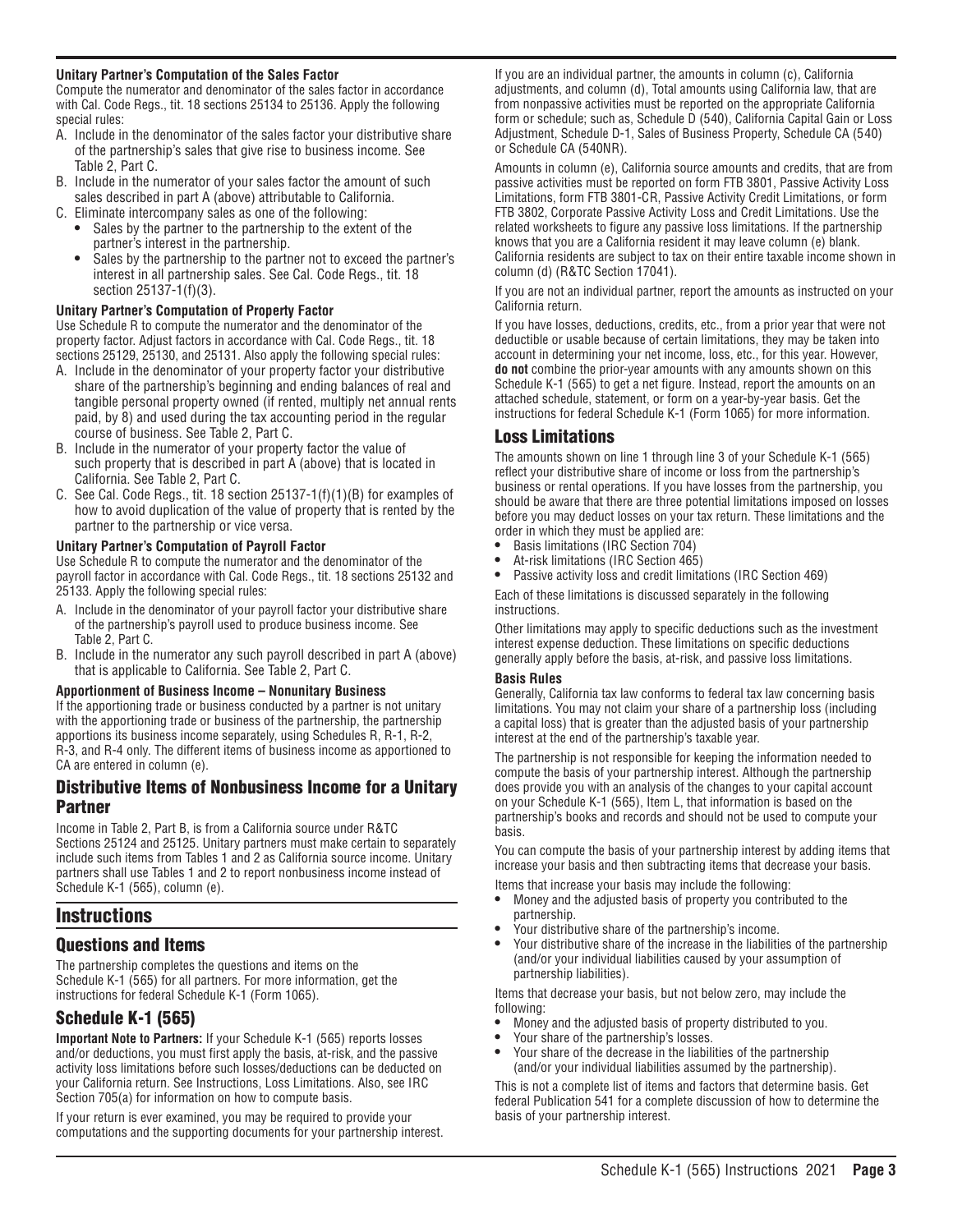### **At-Risk Rules**

The at-risk rules generally limit the amount of loss, (including loss on disposition of assets) and other deductions (such as IRC Section 179 deduction) that you can claim to the amount you could actually lose in the activity.

If you have: (1) a loss or other deduction from an activity carried on as a trade or business or for the production of income by the partnership; and (2) amounts in the activity for which you are not at-risk, you will have to complete federal Form 6198, At-Risk Limitations, to figure the allowable loss to report on your return. Complete federal Form 6198 **using California amounts**.

Get the instructions for federal Schedule K-1 (Form 1065), At-Risk Limitations, and federal Publication 925, Passive Activity and At-Risk Rules, for more information.

#### **Passive Activity Loss and Credit Rules**

IRC Section 469 limits the deduction of certain losses and credits. California law generally conforms to this federal provision. These rules apply to partners who have a passive activity loss or credit for the taxable year.

For California purposes, passive loss limitations apply to individuals, estates, trusts (other than grantor trusts), closely held corporations, and S corporations.

Even though the passive loss rules do not apply to grantor trusts, partnerships, and LLCs, they do apply to the owners of these entities.

A passive activity is generally a trade or business activity in which the partner does not materially participate or a rental real estate activity in which the partner does not actively participate. A partnership may have more than one activity. Each partner must apply the passive activity loss and credit limitations on an activity-by-activity basis.

Individuals, estates, trusts, and S corporations must complete form FTB 3801 to calculate the allowable passive losses, and form FTB 3801-CR to calculate the allowable passive credits. Corporations must complete form FTB 3802.

The amounts reported on Schedule K-1 (565), line 1 and line 15f are normally passive activity income (loss) or credits from the trade or business of the partnership if you are a limited partner, or if you are a general partner who did not materially participate in the trade or business activities of the partnership. The amounts reported on Schedule K-1 (565), line 2, line 3, line 15b, line 15c, and line 15d are from rental activities of the partnership and are passive activity income (loss) or credits to all partners. There is an exception to this rule for losses incurred by qualified investors in qualified low-income housing projects. The partnership will identify any of these qualified amounts on an attachment for line 2.

The passive loss rules apply separately to the items attributable to each publicly traded partnership (PTP) that is not treated as a corporation under IRC Section 7704. Thus, partners who do not materially participate in the operations of a PTP are allowed to deduct their share of the PTP's losses only to the extent of passive income from the same PTP or when the entire interest is sold (IRC Section 469(k)). See the instructions for form FTB 3801 and form FTB 3802 for the rules to calculate and report income, gains, and losses from passive activities that you held through each PTP you owned during the taxable year.

Get the instructions for federal Schedule K-1 (Form 1065), Passive Activity Limitations, and federal Publication 925 for more information.

# Investment Partnership Income

If you are a nonresident individual, the amounts in column (e) will generally not be taxable by California (R&TC Section 17955). However, nonresident individuals will be taxed on their distributive share of California source income from an investment partnership if the income from the qualifying investment securities is interrelated with either of the following:

- **•** Any other business activity of the nonresident partner.
- **•** Any other entity in which the nonresident partner owns an interest that is separate and distinct from the investment activity of the partnership and that is conducted in California.

If you are a corporate partner, the amounts in column (e) will also generally not be taxable in California provided the income from the partnership is the corporation's only California source income. However, if the corporation does either of the following:

- **•** Participates in the management of the investment activities of the partnership or is engaged in a unitary business with another corporation or partnership that participates in the management of the investment activities of the partnership.
- **•** Has income attributable to sources within California other than income from the investment partnership.

Then the corporation will be taxable on its distributive share of California source income of the partnership. See R&TC Section 23040.1 for more information.

# Line Instructions

Enter the difference between federal and California amounts from column (c) on Schedule CA (540), if you are a resident; or on Schedule CA (540NR), if you are a nonresident or part-year resident. Also, if you are a nonresident or part-year resident, enter California source amounts from the Schedule K-1 (565), column (e), on your Schedule CA (540NR), column E.

**G(1) –** If this box is checked, the partnership is a PTP as defined in IRC Section 469(k)(2). Follow the instructions for form FTB 3801 or form FTB 3802 for reporting income, gains, and losses from PTPs.

**G(2) –** If this box is checked, the partnership is an investment partnership as defined in R&TC Sections 17955 and 23040.1. If you are a nonresident individual, the amounts in column (e) will generally not be taxable in California.

**(J) –** If you have contributed property with a built-in gain or loss during the tax year, the partnership will check the "Yes" box and will attach a statement. For more information, get the instructions for the federal Schedule K-1 (Form 1065), Item M.

**(L) –** Beginning in taxable year 2021, all partnerships must report partners' capital accounts using the tax basis method on California Schedule K-1 (565). Current year net income/loss and other increases/decreases are now separately reported in columns (c) and (d), respectively. For more information on partner tax basis capital account, get the Partner's Instructions for federal Schedule K-1 (Form 1065).

**Nonresident and Part-Year Resident Partners, get FTB Pub. 1100, Taxation of Nonresidents and Individuals Who Change Residency.** Part-year resident partners must consider their period of residency and nonresidency in the computation of total California income. The line instructions below that instruct you to enter information from Schedule K-1 (565), column (d), on other forms, apply to resident partners. When the instructions make reference to column (d), nonresident members should take information from columns (c), (d), and (e) and apply the information to the appropriate line relating to computation of total income and income from California sources.

# Income (Loss)

**Line 1 – Ordinary Income (Loss) from Trade or Business Activities** The amount reported on line 1, column (d), is your share of the ordinary income (loss) from the trade or business activities of the partnership. For individual partners, where this amount is reported depends on whether or not this amount is a passive activity to you.

If, in addition to this passive activity income, you have a passive activity loss from this partnership or from any other source, report the income on form FTB 3801 or form FTB 3802. If a loss is reported on line 1, column (d), report the loss on the applicable line of form FTB 3801 or form FTB 3802 to determine how much of the loss is allowable.

If the partnership has income from activities both within and outside California, the amount nonresidents or corporate partners must report on their California returns is a function of the partnership's apportionment percentage and allocation of income. Reporting instructions are included in the information provided by the partnership. See Cal. Code Regs., tit. 18 sections 17951-4 and 25137-1 for more information. In addition, see General Information E, Unitary Partners.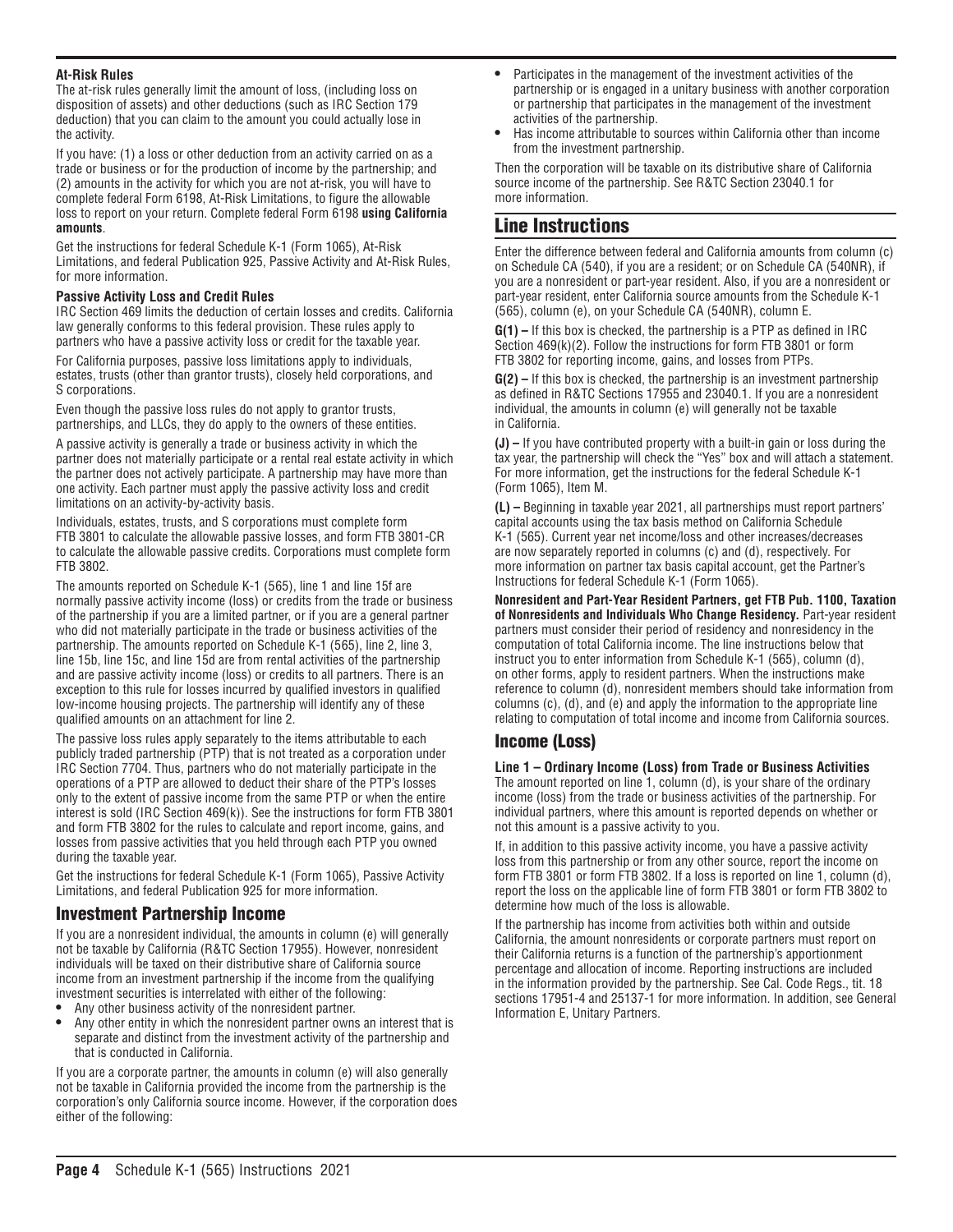### **Line 2 – Net Income (Loss) from Rental Real Estate Activities**

Generally, the income (loss) reported on line 2, column (d), is a passive activity amount to all partners. However, the loss limitations of IRC Section 469 do not apply to qualified investors in qualified low-income housing projects. If applicable, the partnership will attach a schedule for line 2 to identify such amounts. If you have an amount on Schedule K-1 (565), line 2, column (c), report the California adjustment on Schedule CA (540), Part I, Section B, line 5, or on Schedule CA (540NR), Part II, Section B, line 5, column B or column C, whichever is applicable.

Use the following instructions to determine where to enter the line 2 amount.

**•** If you have a loss on line 2, column (d) (other than a qualified low-income housing project loss), enter the loss on the applicable line of form FTB 3801 or form FTB 3802 to determine how much of the loss is allowable. Your share of the loss may be eligible for the special \$25,000 allowance for rental real estate losses. Get the instructions for form FTB 3801 or form FTB 3802 for more information.

Get the federal Schedule K-1 (Form 1065) Specific Instructions for box 2, item 1, and item 2 for more information.

Report any California adjustment amount from column (c) on Schedule CA (540 or 540NR) if you are a qualified investor reporting a qualified low-income housing project loss.

**•** If you have only income on line 2, column (d), and no other passive losses, enter any California adjustment amount from column (c) on Schedule CA (540 or 540NR). However, if in addition to this passive activity income, you have a passive activity loss from this partnership or from any other source, report the line 2, column (d), income on the applicable line of form FTB 3801 or form FTB 3802.

#### **Line 3 – Net Income (Loss) from Other Rental Activities**

The amount on line 3, column (d) is a passive activity amount for all partners.

- **•** If line 3, column (d) is a loss, report the loss on the applicable line of form FTB 3801 or form FTB 3802.
- **•** If only income is reported on line 3, column (d), and you have no other passive losses, report the California adjustment from column (c) on Schedule CA (540 or 540NR). However, if in addition to this passive activity income, you have a passive activity loss from this partnership or from any other source, report the line 3 income on the applicable line of form FTB 3801 or form FTB 3802.

#### **Line 4a through 4c – Guaranteed Payments for Services and Capital**

Amounts on these line are not normally part of a passive activity. If there is an amount on Schedule K-1 (565), line 4c, Total guaranteed payments, column (c), enter this amount on Schedule CA (540), Part I, line 8z, or on Schedule CA (540NR), Part II, line 8z, column B or column C, whichever is applicable. If this is a passive activity for the partner, then the partner must also complete the passive activity form. Use federal Form 8582, Passive Activity Loss Limitations, for federal purposes and form FTB 3801 for California purposes.

#### **Line 5 through Line 11a – Portfolio Income**

Portfolio income (loss), referred to as "portfolio" income (loss) in these instructions, is generally not subject to the passive activity limitation rules of IRC Section 469. Portfolio income includes interest, dividend, royalty income and gain or loss on the sale of property held for investment. Generally, amounts reported on line 8, line 9, and line 11a are gains or losses attributable to the disposition of property held for investment and are, therefore, classified as portfolio income (loss). However, if an amount reported on line 8, line 9, or line 11a, column (d), is a passive activity amount, the partnership should identify the amount.

#### **Line 5 – Interest Income**

If you have an amount on Schedule K-1 (565), line 5, column (c), report this amount on Schedule CA (540), Part I, Section A, line 2, or on Schedule CA (540NR), Part II, Section A, line 2, column B or Column C, whichever is applicable.

#### **Line 6 – Dividends**

If you have an amount on Schedule K-1 (565), line 6, column (c), report this amount on Schedule CA (540), Part I, Section A, line 3, or on Schedule CA (540NR), Part II, Section A, line 3, column B or column C, whichever is applicable.

#### **Line 7 – Royalties**

If you have an amount on Schedule K-1 (565), line 7, column (c), report this amount on Schedule CA (540), Part I, Section B, line 5, or on Schedule CA (540NR), Part II, Section B, line 5, column B or column C, whichever is applicable.

#### **Line 8 and Line 9 – Net Short-term and Net Long-term Capital Gain (Loss)**

If you have an amount on Schedule K-1 (565), line 8 or line 9, column (d), report this amount on the Schedule D (540 or 540NR), line 2.

#### **Line 10a and Line 10b – Total Gain and Total Loss under IRC Section 1231 (Other Than Due to Casualty or Theft)**

If the amounts on line 10a and line 10b relate to rental activity, the IRC Section 1231 gain (loss) is a passive activity amount. If the amounts on line 10a and line 10b relate to a trade or business activity and you are a limited partner, the IRC Section 1231 gain (loss) is a passive activity amount.

- **•** If the amount is not a passive activity amount report it on Schedule D-1, line 2, column (g).
- **•** If a gain is reported on line 10a, column (d), and it is a passive activity amount report the gain on Schedule D-1, line 2, column (g).
- **•** If a loss is reported on line 10b, column (d), and it is a passive activity amount, get form FTB 3801 to determine if your loss is limited.

#### **Line 11a – Other Portfolio Income (Loss)**

The partnership uses line 11a, column (d), to report portfolio income other than interest, dividend, royalty, and capital gain (loss) income. The partnership should attach a schedule to Schedule K-1 (565) to tell you what kind of portfolio income is reported on line 11a, column (d). An example of portfolio income that could be reported on line 11a, column (d), is from a real estate mortgage investment conduit (REMIC) in which the partnership is a residual interest holder.

If the partnership has a residual interest in a REMIC, it will report your share of REMIC taxable income (net loss) on the schedule. Report the adjustment amount from column (c) on Schedule CA (540 or 540NR). The partnership will also report your share of "excess inclusion" and your share of IRC Section 212 expenses.

For taxable years beginning after December 31, 2017, and before January 1, 2026, the federal deduction for miscellaneous itemized deductions subject to the 2% floor is suspended. California does not conform. You may deduct these IRC Section 212 expenses as a miscellaneous deduction for California purposes.

#### **Line 11b and Line 11c – Total Other Income and Total Other Loss**

Amounts reported on these lines are other items of income (loss) not included on line 1 through line 11a. The partnership should give you a description for each of these items.

Use the instructions below to:

- **•** Report income or gain (not losses) from passive activities.
- **•** Report income, gain, or losses from all other passive activities.

If you have losses from passive activities, or a combination of income, gains, and losses from passive activities, you must first complete form FTB 3801 or form FTB 3802 to determine if any of your losses are limited by the passive loss rules. Use the instructions below to report passive income and losses after the passive loss limitations have been computed.

Line 11b and line 11c items may include:

- **•** Partnership gains from disposition of farm recapture property (get Schedule D-1) and other items to which IRC Section 1252 applies.
- **•** Recoveries of bad debts, prior taxes, and delinquency amounts (IRC Section 111). Report the amounts from line 11b and line 11c, column (c), on Schedule CA (540), Part I, line 8z, or on Schedule CA (540NR), Part II, line 8z, column B or column C, whichever is applicable.
- **•** Gains and losses from wagering, IRC Section 165(d). Report the amounts from line 11b and line 11c, column (c), on Schedule CA (540), Part I, line 8z, or on Schedule CA (540NR), Part II, line 8z, column B or column C, whichever is applicable.
- **•** Any income, gain, or loss to the partnership under IRC Section 751. Report this amount on Schedule D-1, line 10.
- **•** Specially allocated ordinary gain or loss. Report this amount on Schedule D-1, line 10.
- **•** Net gain or loss from involuntary conversions due to casualty or theft. The partnership will give you a schedule that shows the California amounts to be entered on federal Form 4684, Casualties and Thefts, Section B, Part II, line 34, column (b)(i), column (b)(ii), and column (c).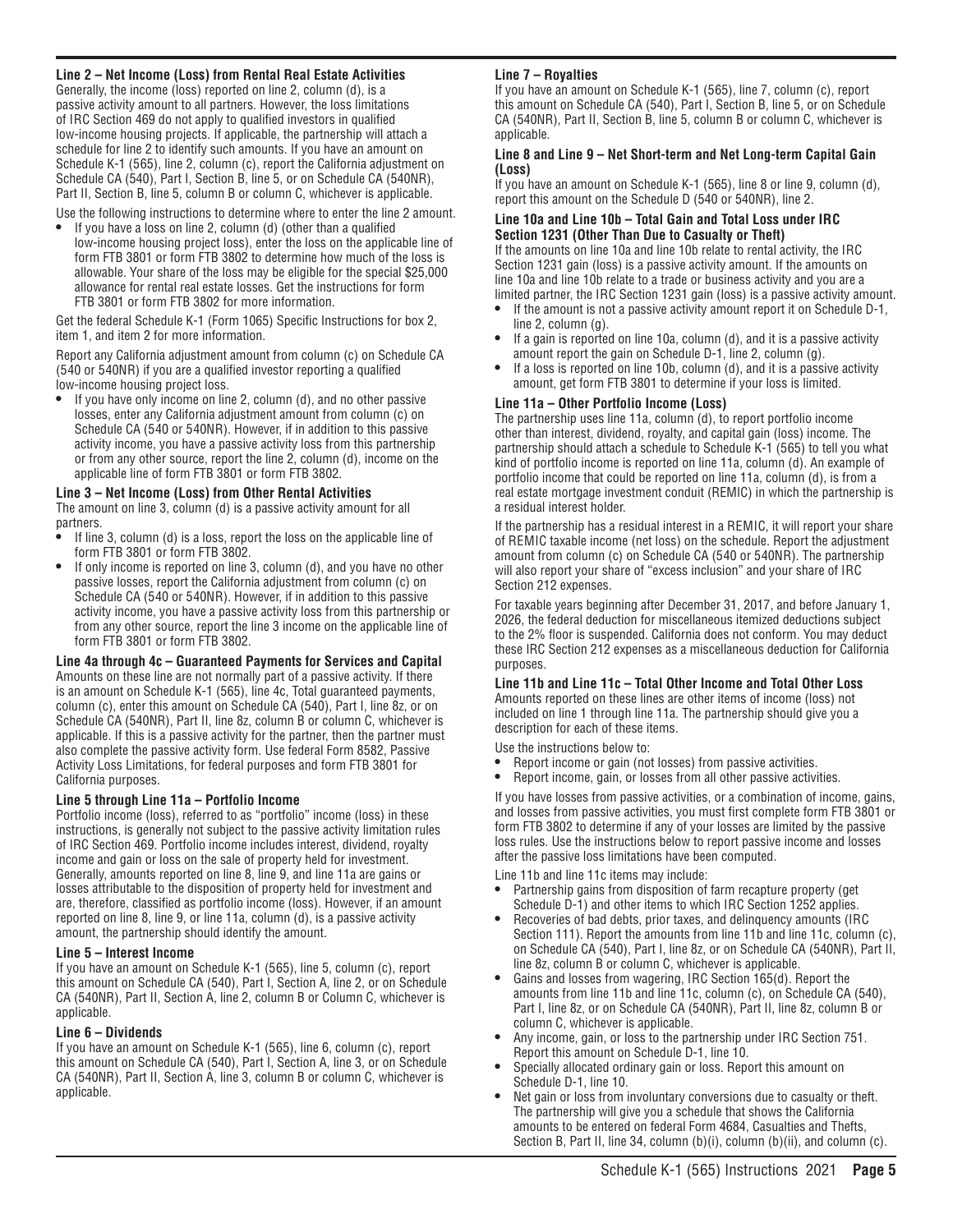# **Deductions**

### **Line 12 – Expense Deduction for Recovery Property**

For California the maximum amount of expense deduction for recovery property (IRC Section 179 deduction) that you can claim for all sources is \$25,000. The \$25,000 limit is reduced if the total cost of IRC Section 179 property placed in service during the year exceeds \$200,000.

California does not conform to the federal limitation amounts.

The partnership will provide information on your share of the IRC Section 179 deduction and of the cost of the partnership's IRC Section 179 property so that you can compute this limitation. Your IRC Section 179 deduction is also limited to your taxable income from all of your trades or businesses. Get form FTB 3885A, Depreciation and Amortization Adjustments, and get federal Publication 534, Depreciating Property Placed In Service Before 1987, and federal Publication 946, How To Depreciate Property, for more information.

If the IRC Section 179 deduction is a passive activity amount, report it on the applicable line of form FTB 3801. If it is not a passive activity amount and there is an amount on Schedule K-1 (565), line 12, column (c), enter this amount on Schedule CA (540), Part I, line 8z, or on Schedule CA (540NR), Part II, line 8z, column B or column C, whichever is applicable.

#### **Line 13a – Charitable Contributions**

The partnership will provide a schedule that shows which contributions were subject to the 50%, 30%, and 20% limitations. See the instructions for federal Form 1040, U.S. Individual Income Tax Return or federal Form 1040- SR, U.S. Tax Return for Seniors, and federal Publication 526, Charitable Contributions, for more information.

For taxable years beginning after December 31, 2017, and before January 1, 2026, the 50% limitation under IRC Section 170(b) for cash contributions to public charities and certain private foundations is increased to 60% for federal purposes. California does not conform. The limitation for California is 50%.

California has not conformed to any of the provisions of the Katrina Emergency Disaster Relief Act of 2005.

If there is an amount on Schedule K-1 (565), line 13a, column (c), enter this amount on Schedule CA (540), Part II, line 11 and/or line 12 or on Schedule CA (540NR), Part III, line 11 and/or line 12.

#### **Line 13b – Investment Interest Expense**

If the partnership paid or accrued interest debts it incurred to buy or hold investment property, the amount of interest you can deduct may be limited. For more information and the special provisions that apply to investment interest expense, get form FTB 3526, Investment Interest Expense Deduction, and federal Publication 550, Investment Income and Expenses.

Enter the amount from column (d) on form FTB 3526 along with your investment interest expense from any other sources. Form FTB 3526 will help you determine how much of your total investment interest is deductible.

#### **Line 13c – IRC Section 59(e) Expenditures**

If you have an amount on Schedule K-1 (565), line 13c, get the instructions for the federal Schedule K-1 (Form 1065), box 13. The partnership should give you a description and the amount of your share for each item applicable to this category.

#### **Line 13d – Deductions Related to Portfolio Income**

Amounts entered on this line are the deductions that are clearly and directly allocable to portfolio income (other than investment interest expense and expenses from a REMIC). If you have an amount on Schedule K-1 (565), line 13d, column (c), enter this amount on Schedule CA (540), Part II, line 21, or on Schedule CA (540NR), Part III, line 21. If any of the line 13d amount should not be reported on Schedule CA (540 or 540NR), the partnership should identify these amounts.

#### **Line 13e – Other Deductions**

Amounts on this line are deductions not included on lines 12, 13a through 13d. If there is an amount on Schedule K-1 (565), line 13e, column (c), enter this amount on the applicable line of Schedule CA (540 or 540NR).

Get the instructions for federal Schedule K-1 (Form 1065), box 13, for examples of other deductions. Also, get FTB Pub. 1001 for differences between federal and California tax law for certain deductions.

#### **Line 14**

The information reported in box 14 of the federal Schedule K-1 (Form 1065), does not apply to California and therefore there is no line 14.

### Credits

If you have credits that are passive activity credits, complete form FTB 3801-CR (use form FTB 3802 for corporations) in addition to the credit forms referenced. Get the instructions for form FTB 3801-CR (or form FTB 3802) for more information.

#### **Line 15a – Total Withholding**

Total withholding is the sum of your distributive share of taxes withheld from payments to the partnership by another entity (allocated to all partners according to their respective partnership interests) plus taxes withheld on you by the partnership, or back up withholding on you as a domestic or foreign nonresident partner. If there is a withholding credit allocated to you or taxes were withheld on you by the partnership, the partnership must provide a completed Form 592-B, Resident and Nonresident Withholding Tax Statement. Attach Form 592-B to the front of your California tax return to claim the amount withheld. Schedule K-1 (565) may not be used to claim the withholding credit. If the partnership is not on a calendar year, the amount on line 15a may not match the amount on Form 592-B because of the difference in accounting periods. Claim the amount shown on Form 592-B on one of the following:

- **•** Form 540, California Resident Income Tax Return, line 73.
- **•** Form 540NR, California Nonresident or Part-year Resident Income Tax Return, line 83.
- **•** Form 541, California Fiduciary Income Tax Return, line 31.
- **•** Form 109, California Exempt Organization Business Income Tax Return, line 17.
- **•** Form 100, California Corporation Franchise or Income Tax Return, line 33.
- **•** Form 100S, California S Corporation Franchise or Income Tax Return, line 33.

Get FTB Pub. 1017, Resident and Nonresident Withholding Guidelines, for more information.

#### **Line 15b – Low-Income Housing Credit**

The farmworker housing credit has been consolidated into the low-income housing tax credit. For more information, get form FTB 3521, Low-Income Housing Credit.

Any allowable credit is entered on form FTB 3521. The passive activity credit limitations of IRC Section 469, however, may limit the amount of credit. Credits from passive activities are generally limited to tax attributable to passive activities.

You cannot claim the low-income housing credit on any qualified low-income housing project for which any person was allowed any benefit under Section 502 of the Tax Reform Act of 1986.

#### **Line 15c – Other Credits Related to Rental Real Estate Activities**

The information you need to compute credits related to rental real estate activities other than the low-income housing credit is provided on this line with an attached schedule. These credits may be limited due to passive activity limitation rules.

#### **Line 15d – Credits Related to Other Rental Activities**

Any information you need to compute credits related to rental activities other than rental real estate activities is provided on this line. These credits may be limited due to passive activity limitation rules.

#### **Line 15e – Nonconsenting Nonresident Member's Tax Paid by LLC on Behalf of Your Partnership.**

This line shows any income tax paid on your partnership's behalf by an LLC if the general partner in the partnership did not sign form FTB 3832, Limited Liability Company Nonresident Members' Consent, consenting to California's jurisdiction to tax the partnership's distributive share of the LLC income attributable to California sources.

You must attach a copy of the Schedule K-1 (568), Member's Share of Income, Deductions, Credits, etc., previously issued to your partnership by the LLC and the Schedule K-1 (565) issued to you by your partnership.

#### **Line 15f – Other Credits**

This line is used to report information you need to compute pass-through credits and other items that are not includable on line 15a through line 15d but are related to the trade or business activity. The partnership should provide a schedule and/or statement explaining any items.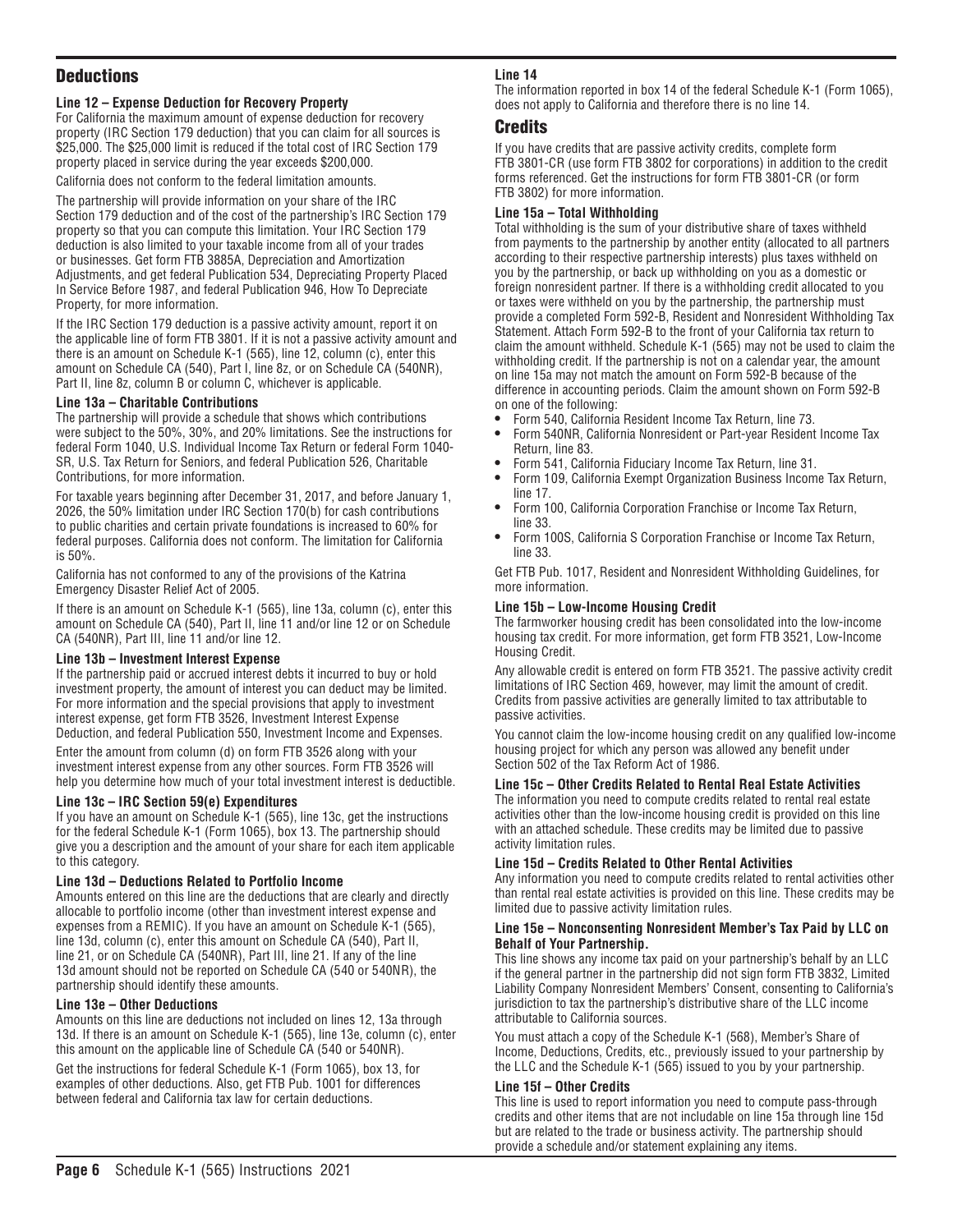Credits that may be reported on line 15f (depending on the type of activity they relate to) include:

- California Competes Tax Credit. Get form FTB 3531.
- **•** California Motion Picture and Television Production. Get form 3541.
- **•** College Access Tax Credit. Get form FTB 3592.
- **•** Disabled Access Credit for Eligible Small Businesses. Get form FTB 3548.
- **•** Donated Agricultural Products Transportation Credit. Get form FTB 3547.
- **•** Enhanced Oil Recovery Credit. Get form FTB 3546.
- **•** Main Street Small Business Tax Credit II. Get form FTB 3866.
- **•** Natural Heritage Preservation Credit. Get form FTB 3503.
- **•** New California Motion Picture and Television Production Credit. Get form FTB 3541.
- **•** New Donated Fresh Fruits or Vegetables Credit. Get form FTB 3814.
- **•** New Employment Credit. Get form FTB 3554.
- **•** Pass-Through Entity Elective Tax Credit. The Pass-Through Entity Elective Tax Credit is not a pass-through item but should still be reported on Schedule K-1 (565), line 15f and attached schedule. Get form FTB 3804-CR.
- **•** Prison Inmate Labor Credit. Get form FTB 3507.
- **•** Program 3.0 Motion Picture and Television Production Credit. Get form FTB 3541.
- **•** Research Credit. Get form FTB 3523.

The passive activity limitations of IRC Section 469 may limit the amount of credits on line 15b, line 15c, line 15d, and line 15f. Line 15b, line 15c, and line 15d credits are related to the rental activities of the partnership. Line 15f credits are related to the trade or business activities of the partnership. In general, passive activity credits from passive activities are limited to tax attributable to passive activities for California purposes (R&TC Section 17561). Credits that may be limited under the passive activity credit rules include the following:

- **•** Research credit
- **•** Low-income housing credit

You may be able to use the low-income housing credit, and other credits generated from rental activities, against tax on other income. Get form FTB 3801-CR for more information.

The partnership can include on line 15f your distributive share of net income taxes paid to other states by the partnership. Subject to the limitations of R&TC Section 18006, partners may claim a credit against their individual tax for net income taxes paid by the partnership to another state. The amount of tax paid is required to be supported by a copy of the return filed with the other state and evidence of the payment of the tax. Get California Schedule S for more information.

#### **Line 16**

The information reported in box 16 of the federal Schedule K-1 (Form 1065), does not apply to California and therefore there is no line 16.

# Alternative Minimum Tax (AMT) Items

#### **Line 17a through Line 17f, column (d)**

Use the information reported on line 17a through line 17f, column (d) as well as your adjustments and tax preference items from other sources to complete Schedule P (100, 100W, 540, 540NR, or 541), Alternative Minimum Tax and Credit Limitations. For more information, get the instructions for federal Schedule K-1 (Form 1065), box 17, Alternative minimum tax (AMT) items.

# Tax-Exempt Income and Nondeductible Expenses

#### **Line 18a through Line 18c – Tax-exempt Income and Nondeductible Expenses**

Get the instructions for federal Schedule K-1 (Form 1065), box 18. The partnership should give you a description and the amount of your share for each item applicable to California in this category.

# Distributions

#### **Line 19a and Line 19b – Distributions**

Get the instructions for federal Schedule K-1 (Form 1065), box 19.

# Other Information

**Line 20a and Line 20b – Investment Income and Investment Expenses** If the partnership paid or accrued interest on debts it incurred to buy or hold investment property, the amount of interest you can deduct may be limited.

For more information and the special provisions that apply to investment interest expense, get form FTB 3526, and federal Publication 550. Use the column (d) amounts to determine the amount to enter on form FTB 3526, line 1.

The amounts shown on line 20a and line 20b include only investment income and expenses included on lines 5, 6, 7, 11, and 13d of this Schedule K-1 (565). The partnership should attach a schedule that shows the amount of any investment income and expenses included in any other lines of this Schedule K-1 (565). Use these amounts, if any, to adjust line 20a and line 20b to determine your total investment income and total investment expenses from this partnership.

Combine these totals with investment income and expenses from all other sources to determine the amount to enter on form FTB 3526, line 1.

#### **Line 20c – Other Information**

For credit recaptures attach a schedule that includes the credit recapture, names, and amounts.

The partnership will provide supplemental information required to be reported to you on this line. If the partnership is claiming tax benefits from an EZ, LAMBRA, MEA, or TTA it will give you the business income and business capital gains and losses apportioned to the EZ, LAMBRA, MEA, or TTA on this line. Get form FTB 3805Z, FTB 3807, FTB 3808, or FTB 3809 to claim any applicable credit.

The partnership may have provided a schedule with amounts showing your proportionate interest in the partnership's aggregate gross receipts, less returns and allowances. A qualified taxpayer may exclude income, positive and negative adjustments, and preference items attributable to any trade or business from alternative minimum taxable income.

- A "qualified taxpayer" means a taxpayer that meets both of the following:
- **•** Is the owner of, or has an ownership interest in a trade or business.
- **•** Has aggregate gross receipts, less returns and allowances, of less than \$1,000,000 during the taxable year from all trades or businesses in which the taxpayer is an owner or has an ownership interest. In the case of an ownership interest, you should include only your proportional share of aggregate gross receipts of any trade or business from a partnership, LLC, S corporation, regulated investment company (RIC), real estate investment trust (REIT), or real estate mortgage investment conduit (REMIC).

You need to add your share of the aggregate gross receipts from this partnership to your aggregate gross receipts from all other trades or businesses in which you hold an interest to determine if you are a qualified taxpayer.

For purposes of R&TC Section 17062(b)(4), "aggregate gross receipts, less returns and allowances" means the sum of the following:

- The gross receipts of the trades or businesses which the taxpayer owns.<br>• The proportionate interest of the gross receipts of the trades or **•** The proportionate interest of the gross receipts of the trades or
- businesses which the taxpayer owns.
- **•** The proportional interest of pass-through entities gross receipts in which the taxpayer holds an interest.

**Gross Receipts –** R&TC Section 25120 was amended to add the definition of gross receipts. "Gross receipts" means the gross amounts realized (the sum of money and the fair market value of other property or services received)

- on: **•** The sale or exchange of property,
- **•** The performance of services, or
- **•** The use of property or capital (including rents, royalties, interest, and dividends) in a transaction that produces business income, in which the income, gain, or loss is recognized (or would be recognized if the transaction were in the United States) under the IRC.

Amounts realized on the sale or exchange of property shall not be reduced by the cost of goods sold or the basis of property sold.

For a complete definition of "gross receipts", refer to R&TC Section 25120(f) or go to **ftb.ca.gov** and search for **25120**.

For purposes of this section, "pass-through entity" means a partnership (as defined by R&TC Section 17008), an S corporation, a RIC, a REIT, and a REMIC. See R&TC Section 17062 for more information.

The pro-rata share of gain or loss on property subject to the IRC Section 179 expense deduction recapture should be reported on Schedule K-1 (565) as